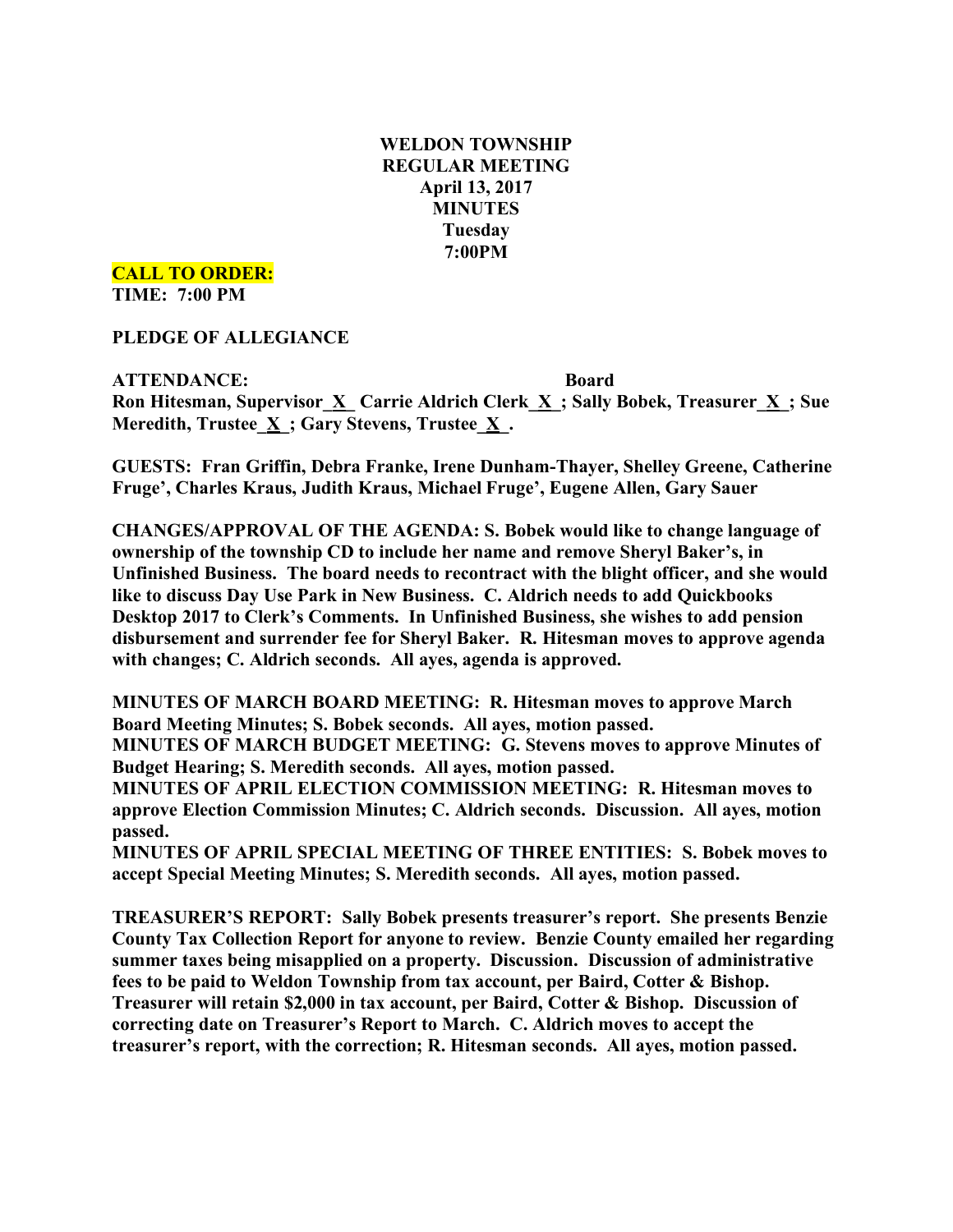**GUEST/ PUBLIC INPUT (up to 5 minutes per guest) Kristi Morrow discusses Benzie Central Schools sinking fund being voted on at May 2 2017 Special Election. Discussion. Robert Aldrich discusses community garden plans. He presents potential costs of fencing. Discussion of using Craig Meredith's hose for water, for this summer. Discussion of using water from trailer behind township, and paying that water bill. Discussion of Apple Fence possibly putting up garden. S. Bobek moves to allow up to \$450 for purchase of supplies for the community garden fence; S. Meredith seconds. All ayes, motion passed. Gary Sauer discusses The Maples. They hope to have people able to move in May 28th. The recycling coordinator has received a scrap tire grant, and will be offering that program in Thompsonville, Frankfort and Almira. A new medical examiner has been hired, in conjunction with Manistee County. Discussion.**

**Shelley Greene discusses special meeting regarding Joint Planning Commission. She discusses her role with the Joint Planning Commission. Discussion of Joint Planning Commission and concerns Weldon has. She does not wish to continue as Secretary of Planning Commission if Weldon withdraws. Discussion.**

**Becky Sharp discusses Weldon establishing their own planning commission if they withdraw from the JPC.**

**Michael Fruge' asks the Board if it will make a decision tonight regarding withdrawing from the JPC. Discussion.**

**Eugene Allen discusses reducing costs of budget for JPC.**

### **REPORTS:**

**ZONING ADMINISTRATOR: Craig Meredith presents zoning administrator's report. He has given a permit to Richard McNeil. He is waiting for a Wayne Weber permit to come back regarding a pole barn. He is waiting for Mark Pellegrino from Howell, Michigan, to return his completed Land Use Application. He has received a permit application from a gentleman on Aylsworth Road for a house. He did give a permit for the bus stop across from the township hall. R. Hitesman moves to accept the zoning administrator's report as presented; C. Aldrich seconds. All ayes, motion passed.**

**JPC: S. Bobek presents ordinance amendments for the Joint Planning Commission. Discussion. She discusses meeting regarding budget for the year for the Joint Planning Commission.**

**LIQUOR INSPECTOR REPORT: R. Hitesman gives liquor inspector report.**

**BUDGET: C. Aldrich discusses the money in the elections budget. She would like to move \$2500 over to the contingency fund from the elections fund. R. Hitesman moves to move \$2500 from the election budget to the contingency fund; S. Bobek seconds. All ayes, motion passed. Discussion of fire fund disbursement coming from tax account and not routing through the general fund.**

**SUPERVISOR COMMENTS: R. Hitesman discusses issues with front door being resolved. Board of Review had six people who sent in petitions. The Board attended Medical Marijuana Workshop this past month. Frank Post from Emergency Management**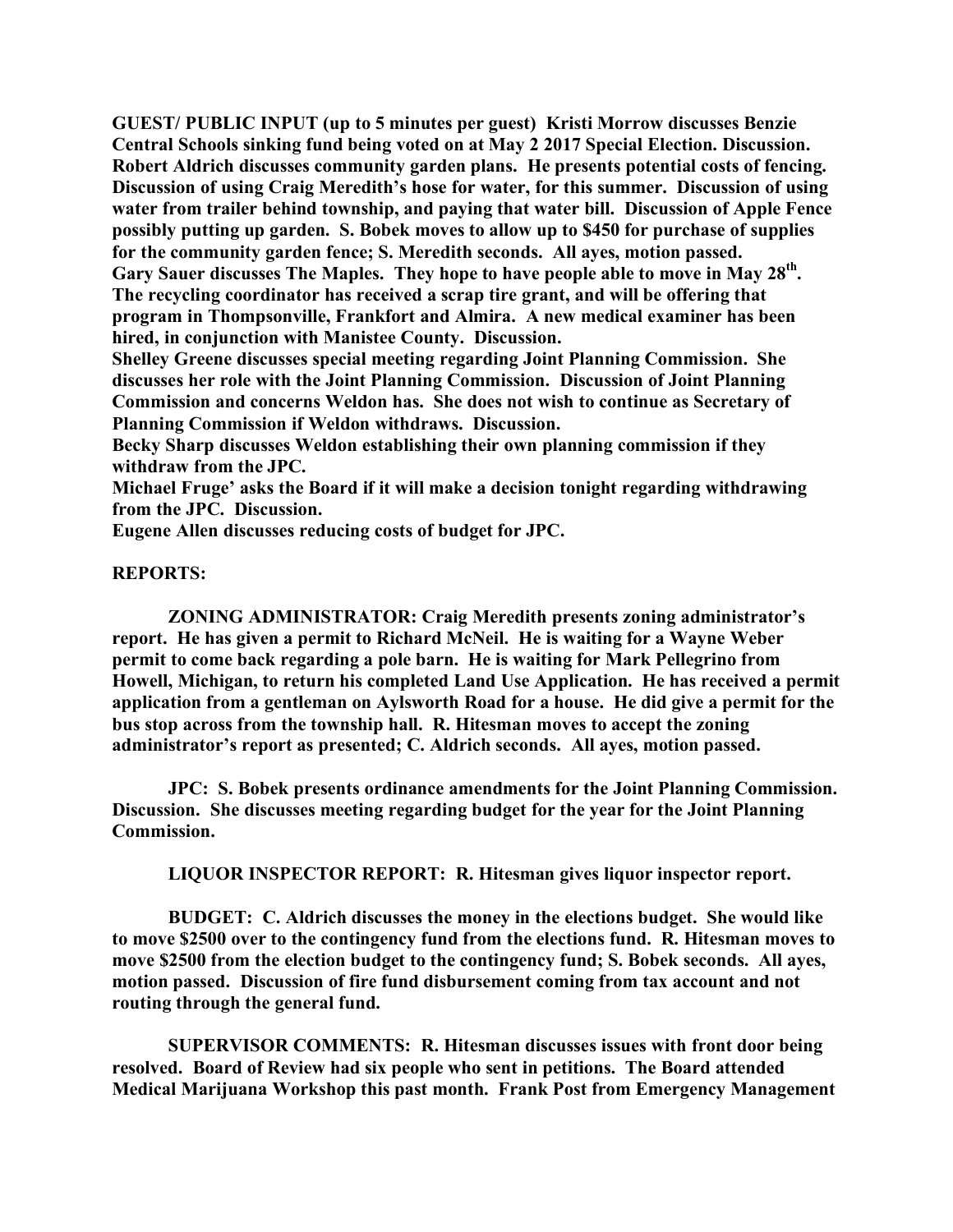**held a program regarding procedures in case of catastrophe. He and treasurer attended MTA conference in Lansing. He has been contacted by Benzie Bus regarding if it would be possible to insert a paper in the tax bills for the township.**

**CLERK COMMENTS: C. Aldrich presents Cemetery Survey Report. She discusses cleanup day notices, which say May 18th instead of May 20th. Clerk will put notice in paper correcting the date, and the date has been put on the township website. American Waste has sent their price for handling the cleanup date, which is \$42/compacted yard. G. Stevens moves to approve contract with American Waste; C. Aldrich seconds. All ayes, motion passed. Clerk discusses Quickbooks 2014 needing to be updated at a cost of \$219.95. S. Bobek moves to authorize purchase of Quickbooks payroll update; G. Stevens seconds. All ayes, motion passed. Clerk asks how to handle employee taxes for previous contract employees. In the future, taxes will be taken out of hourly wage, not raising the hourly wage to compensate for taxes. Discussion of Nuisance Abatement Ordinance. R. Hitesman moves to remove Chapter 3, Section 4 and Section 5A from the Nuisance Abatement Ordinance; S. Bobek seconds. All ayes, motion passed. Clerk reports Coli Communications has installed new Wifi for the town hall, with faster megabytes per second for uploading and downloading information.**

## **UNFINISHED BUSINESS:**

**Rob Aldrich announces there are extra garden plots available, if anyone is interested in gardening with one.**

**C. Aldrich discusses her feelings on the Joint Planning Commission. G. Stevens supports her statement. Gary Stevens discusses Section 11 of JPC Ordinance, the stages for withdrawing from the Joint Planning Commission. G. Stevens moves to proceed with the next steps to withdraw from the Joint Planning Commission; there is no second. G. Stevens withdraws his motion. Discussion. R. Hitesman moves to stay in the Joint Planning Commission for a two-month period. At that time, the board will move forward with removing from the Joint Planning Commission. R. Hitesman withdraws his motion. Discussion. R. Hitesman moves that in two months' a decision will be made to remain within the Joint Planning Commission or not. R. Hitesman withdraws his motion. R. Hitesman declares assessor interviews will be conducted on April 15th, 1-5 pm. Discussion.**

**Discussion of Sheryl Baker's liquidation of her pension. Clerk will contact Ms. Baker to have her contact MetLife directly.**

**G. Stevens moves that Sally Bobek and Carrie Aldrich will be the signatories on the Investment CD with Honor Bank; S. Meredith seconds. All ayes, motion passed.**

## **NEW BUSINESS:**

**Chris Bobek is asked to perform as Nuisance Abatement Officer for another year. Discussion. The nuisance abatement officer will talk to property owners. If nothing is cleaned up, he will send a letter on township letterhead. The next step after that would be a violation notice. At some point in that process, before a civil infraction violation is written, he will talk to property owner and offer help with how to clean up the property. C. Aldrich**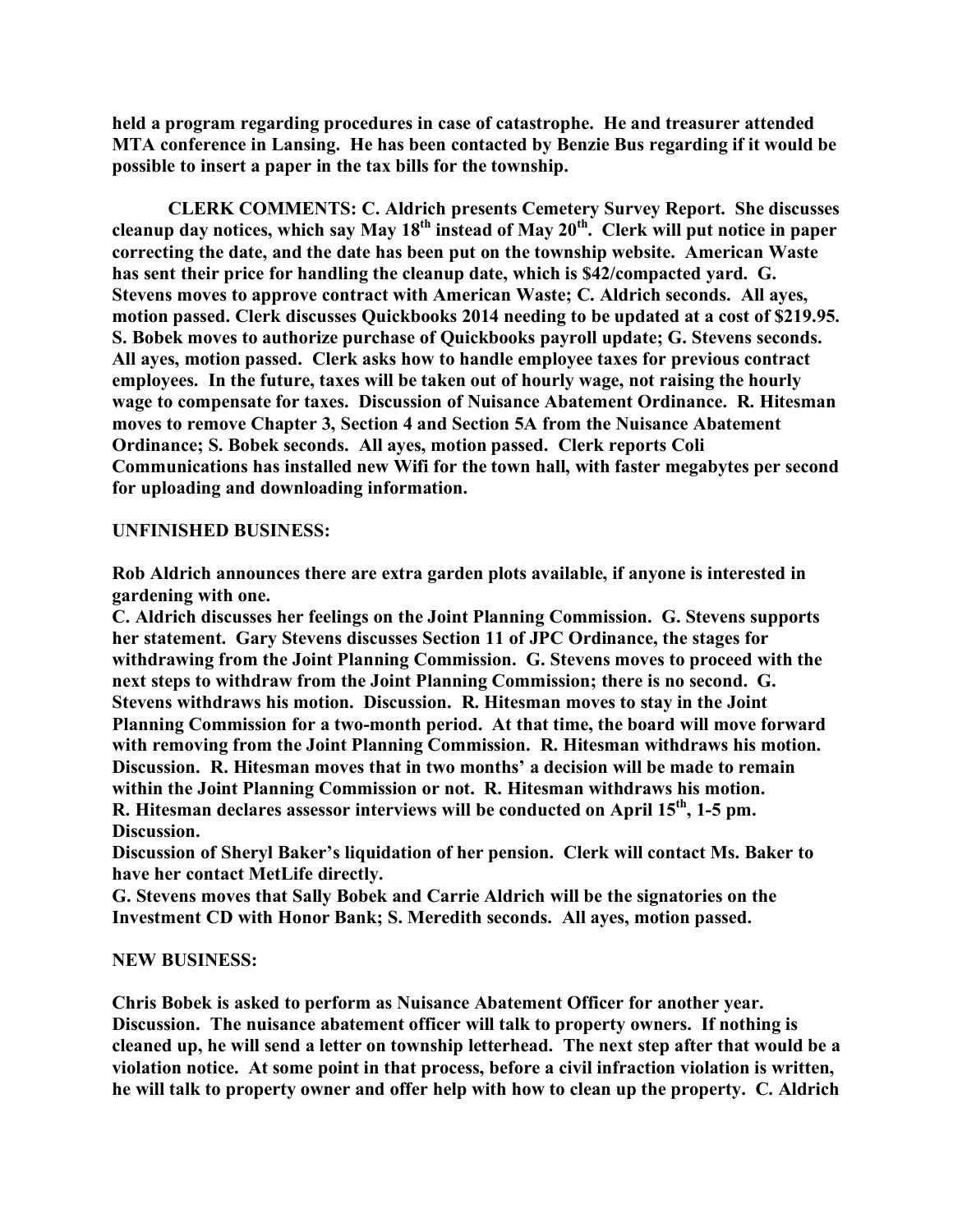**moves to hire Chris Bobek as nuisance abatement officer for the upcoming year; R. Hitesman seconds. All ayes, motion passed.**

**Crystal Mountain has submitted an application for a fireworks permit. G. Stevens moves to approve Crystal Mountain's Fireworks Permit for July 3, 2017; S. Meredith seconds. All ayes, motion passed.**

**Discussion of furnace for township hall, which needs repair or replacement. Township will get at least three bids for a new furnace, and it will be discussed at the next meeting. DEQ has granted Benzie County a scrap tire pickup on July 22, 2017 in Thompsonville. Discussion.**

**Anonymous Nuisance Complaint given to Nuisance Abatement Officer. Discussion. Discussion of need for a new flag for outside of township. Clerk will order a new flag. Clerk presents Voting System Resolution, to apply for grant. County Clerk will apply for the grant on behalf of the township. Discussion. S. Bobek moves to approve Resolution to Approve Weldon Township Grant Agreements With The State of Michigan For A New Voting System, Resolution #04132017; G. Stevens seconds. All ayes, motion passed. Discussion of brining through the Benzie County Road Commission. R. Hitesman moves to approve monies for brining from the Benzie County Road Commission at a cost of \$3,453.15; S. Bobek seconds. Discussion. Clerk takes a roll call vote: Gary Stevens, yes; Sue Meredith, yes; Ron Hitesman, yes; Carrie Aldrich, yes; Sally Bobek, yes. Motion passed.**

**Discussion of email from Jacob Bird regarding Medical Marijuana Processing Facility. Discussion of process if medical marijuana were allowed to happen in any form in Weldon Township. Clerk will prepare a resolution to not allow commercial medical marijuana in Weldon Township and present it to the board at the next meeting. Discussion of joint zoning ordinance language regarding medical marijuana.**

**Discussion of Day Use Park, planting flowers and putting in picnic tables. S. Bobek will look into what is allowed to be placed at the Day Use Park and discuss next month.**

## **CURRENT BILLS:**

| Craig Meredith, Day Use Park, and reimbursement  | 180.86   |
|--------------------------------------------------|----------|
| Dave Kane, Monthly Website Fee                   | 60.00    |
| <b>Julie Lonn</b>                                | 54.13    |
| <b>Joint Planning Commission, Zoning</b>         | 7,676.76 |
| <b>AcenTek</b>                                   | 220.16   |
| <b>AFLAC</b>                                     | 281.50   |
| <b>Cherryland Electric CoOp</b>                  | 60.08    |
| <b>VISA</b>                                      | 75.35    |
| <b>United States Treasury, quarterly taxes</b>   | 1,933.68 |
| <b>State of Michigan, quarterly taxes</b>        | 547.12   |
| <b>Blarney Castle Oil Co.</b>                    | 467.02   |
| <b>Village of Thompsonville, Water Billing</b>   | 336.00   |
| <b>Pioneer Group, Ads</b>                        | 561.00   |
| <b>Pioneer Group, yearly subscription</b>        | 35.40    |
| <b>Board of Review Payroll</b>                   | 322.00   |
| Ron Hitesman, Liquor Inspector quarterly payment | 500.00   |